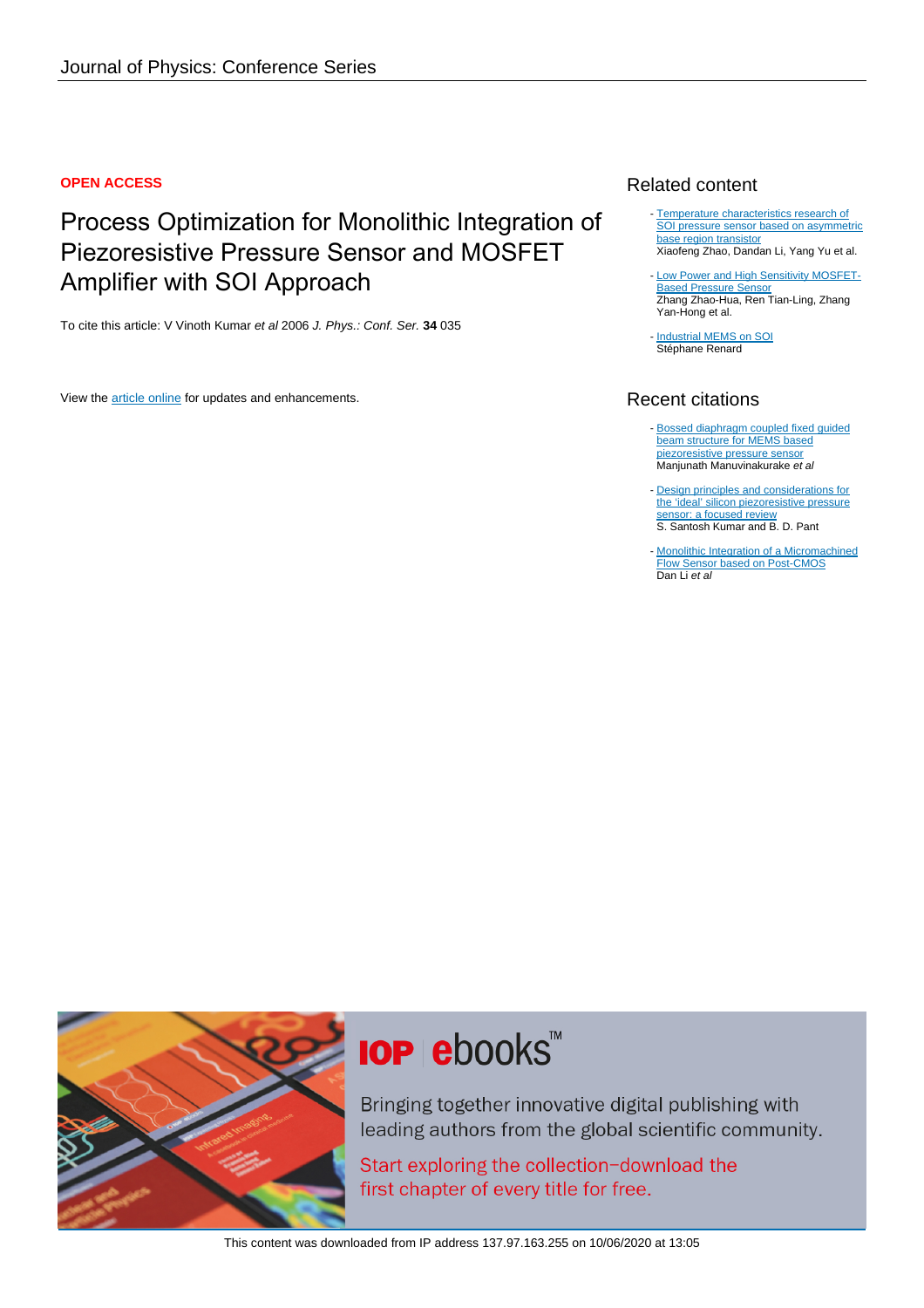## **Process Optimization for Monolithic Integration of Piezoresistive Pressure Sensor and MOSFET Amplifier with SOI Approach**

#### **V.Vinoth Kumar, A.Dasgupta, K.N.Bhat #**

Microelectronics and MEMS Research Laboratory, Department of Electrical Engineering, Indian Institute of Technology Madras, Chennai -600 036, India.

 $*$  knbhat@ee.iitm.ac.in

#### **K.Natarajan**

Small Signal Devices, Bharat Electronics, Bangalore-560 013, India.

**Abstract.** In this paper we present the design and process optimization for fabricating piezoresitive pressure sensor and MOSFET Differential Amplifier simultaneously on the same chip. Silicon On Insulator approach has been used for realizing the membrane as well as the electronics on the same chip. The amplifier circuit has been configured in the common source connection and it has been designed with PSPICE simulation to achieve a voltage gain of about 5. In the initial set of experiments the Pressure sensor and the amplifier were fabricated on separate chips to optimize the process steps and tested in the hybrid mode. In the next set of experiments, SOI wafer having the SOI layer thickness of about 11 microns was used for realizing the membrane by anisotropic etching from the backside. The piezo-resistive pressure sensor was realized on this membrane by connecting the polysilicon resistors in the form of a Wheatstone bridge. The MOSFET source follower amplifier was also fabricated on the same SOI wafer by tailoring the process steps to suit the requirement of simultaneous fabrication of piezoresistors and the amplifier for achieving MOSFET Integrated Pressure Sensor. Reproducible results have been achieved on the SOI wafers, with the process steps developed in the laboratory. Sensitivity of 270 mV /Bar/10V, with the on chip amplifier gain of 4.5, has been achieved with this process.

*Key words:* SOI wafer; MOS integrated pressure sensor; anisotropic etching.

#### **1. Introduction**

MEMS based sensors are becoming very popular due to their inherent advantages. Integration of these sensors with electronic circuits has the advantages of picking up less electrical noise thereby improving the precision and sensitivity of the sensor. In this paper we present an optimized process flow for the design and fabrication of monolithic integrated piezoresistive Pressure Sensor with source coupled Differential Amplifier. Polysilicon based Pressure sensors are reported in literature<sup>1</sup>. By adjusting boron doping concentration in polysilicon the temperature coefficient of resistivity (TCR) of the polysilicon resistors can be made zero<sup>2</sup>. Therefore boron doped polysilicon piezoresistors are used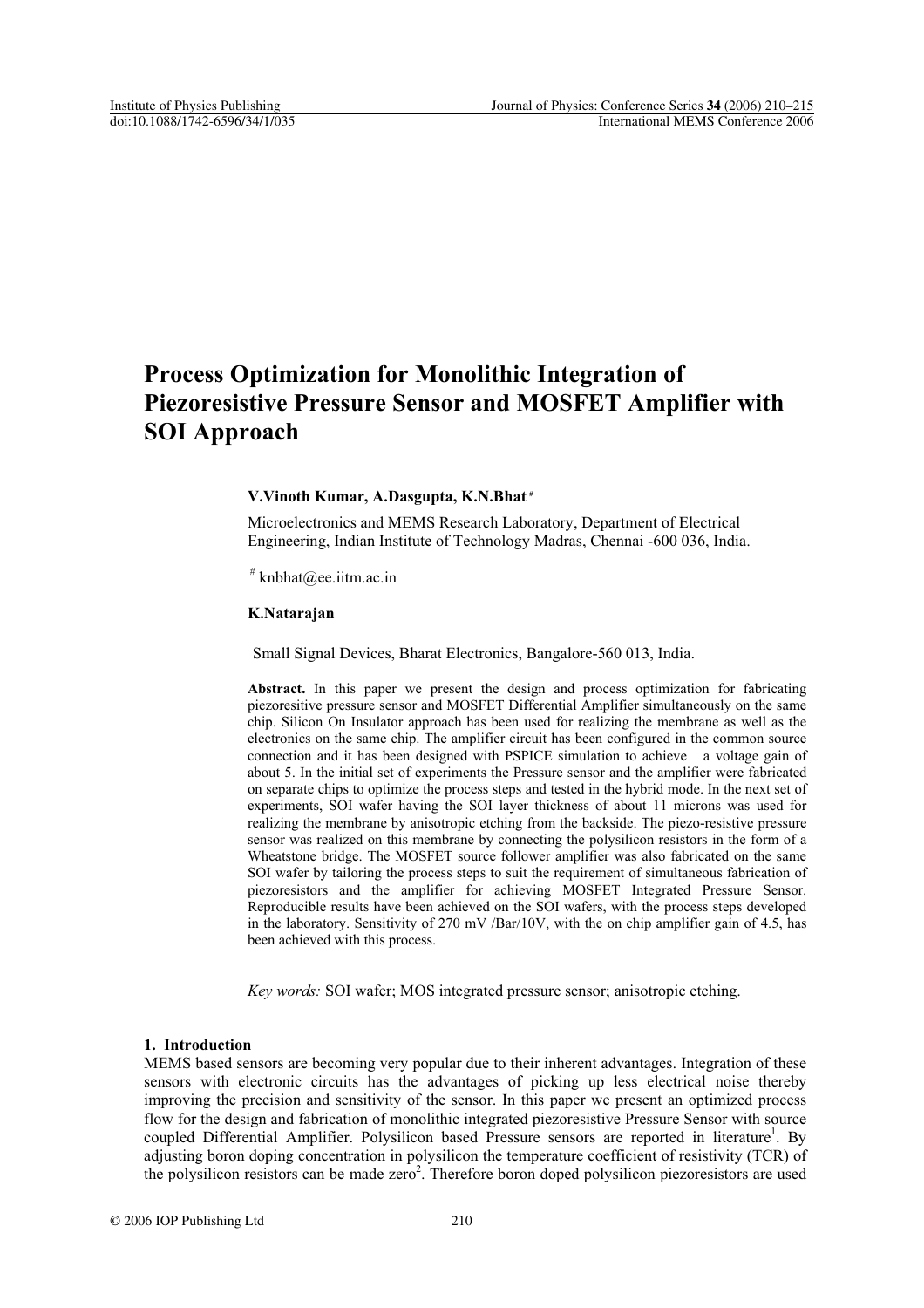in the sensor part as well as in the amplifier part. Since the polysilicon resistors are isolated from the SOI film by thermal oxide and the TCR of polysilicon resistors are made zero the resistance values will not change with respect to temperature. CMOS Integrated MEMS devices using bulk Si substrates have been reported in literature<sup>3</sup>. Since SOI based sensors and electronics shows better performance than the devices fabricated using bulk Si substrates, SOI substrates have been used to fabricate the MOSFET Integrated Pressure Sensor.

#### **2. Design and fabrication of Hybrid Pressure Sensor and Source coupled Differential Amplifier**

#### 2.1. Fabrication of Sensor

In the pressure sensor four polysilicon resistors are connected in Wheatstone bridge form over an eleven micron silicon membrane of 500 X 1000  $\mu$ m<sup>2</sup> size. The bridge is unbalanced when a pressure is applied over the membrane and hence the output voltage changes. The composite mask layout used for fabrication of the sensor is shown in the Fig. 1. A SOI wafer with eleven micron thick silicon layer has been used to fabricate the Sensor. At first a thermal oxide of 0.8 μm is grown by wet oxidation. The oxide over the SOI film is then protected by photo resist and the backside oxide is patterned using Mask # 1. The silicon is etched from the oxide patterned portion using KOH till the oxide underneath the SOI film is reached. The oxides from both the sides are removed by blanket BHF etching followed by cleaning using RCA1 and RCA2 solutions. A fresh thermal oxide of 0.2 μm is grown by wet oxidation for isolation of the resistors from the SOI film. A 0.6 μm thick polysilicon is deposited using LPCVD technique at 620 °C followed by annealing at 1000 °C for an hour. The polysilicon is implanted using boron source at 80 KeV energy with a dose of 1.5 X  $10^{15}$  cm<sup>-2</sup>. The wafer is annealed at 950 °C for 30 minutes and the polysilicon is patterned to define the four piezoresistors using Mask # 2. Aluminium metallization is done and patterned using Mask # 3. The fabricated devices are diced and packaged in TO39 header.



Fig.1. Composite mask layout of pressure sensor

#### 2.2. Fabrication of Differential Amplifier

A source coupled amplifier has been used for amplifying the sensor output signal. P-SPICE simulations are done by considering 500 mV threshold voltage, 50 nm gate oxide for the MOSFET with a 10 V supply to the drain. The drain and source resistance values have been designed by simulation for achieving a voltage gain of 5. The drain and source resistance values are found to be 10 K $\Omega$  and 4 K $\Omega$  respectively for a Differential mode gain of 5. The composite mask layout used to fabricate the differential amplifier is shown is Fig. 2. A SOI wafer having SOI film thickness of 0.6 μm with 1-10 Ω-cm resistivity, buried oxide thickness of 0.5μm and p-substrate thickness of 550 μm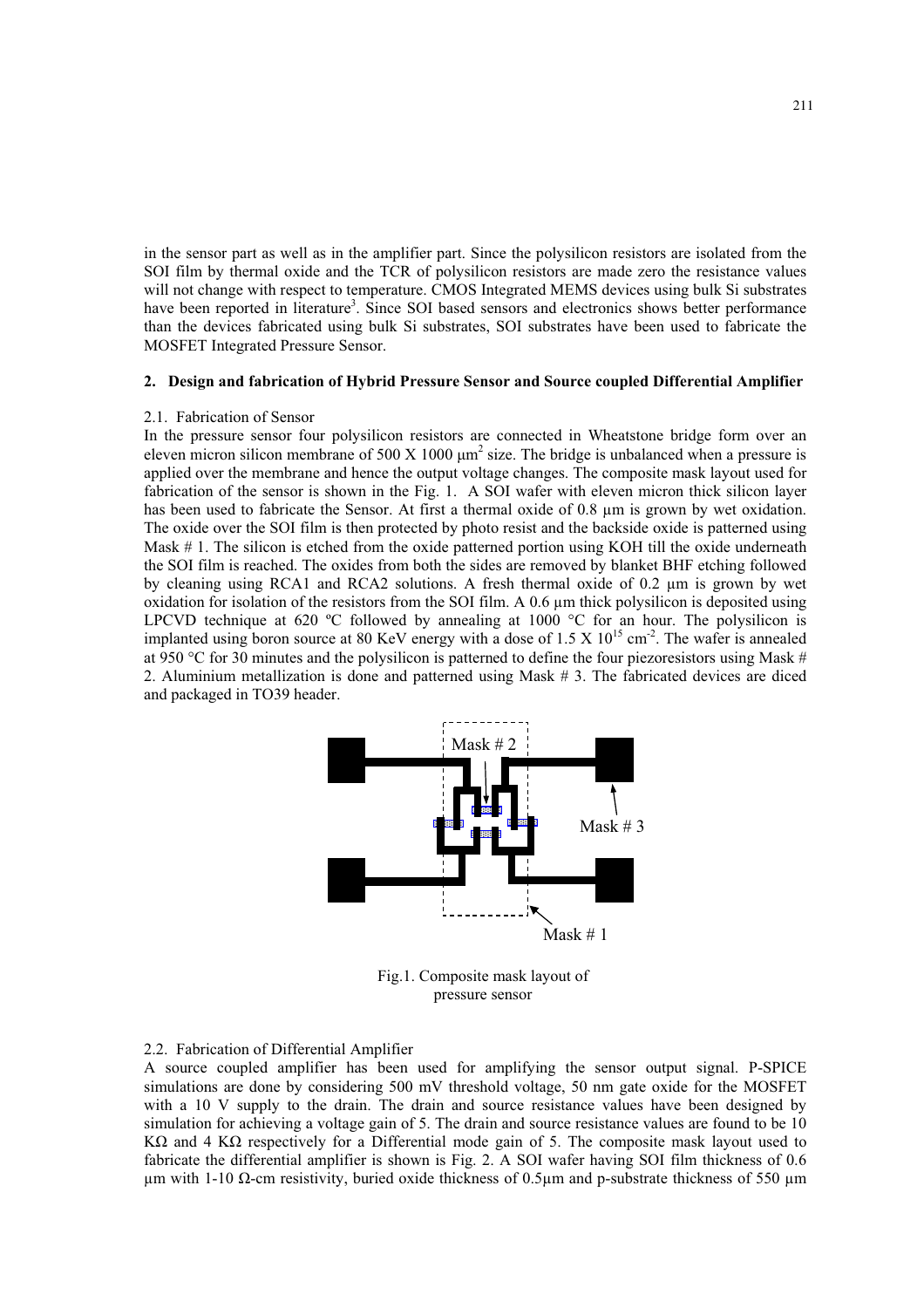is used to fabricate the differential amplifier. The wafer is cleaned and lithography is done using Mask #1 to define the silicon islands. A 50 nm thick gate oxide is grown by dry oxidation at 1000 °C. A 0.6 μm thick polysilicon is deposited using LPCVD technique at 620 °C. The polysilicon is implanted using boron source at 80 KeV with a dose of 1.5 X  $10^{15}$  cm<sup>-2</sup> and annealed at 950 °C for 30 minutes. The polysilicon is patterned using Mask # 2 to define resistors and the gate regions of the MOSFETs. A 0.3 μm thick PECVD oxide is deposited and annealed at 850 °C for 20 minutes and patterned using Mask # 3 to open windows for phosphorous diffusion of source, drain and gate poly regions. The Phosphorous diffusion is carried out using POCl<sub>3</sub> source at 950 °C for 30 minutes. A 0.1  $\mu$ m thick PECVD oxide is then deposited and annealed at 850 °C for 20 minutes and patterned using Mask # 4 to define contact opening for resistors, source and drain regions. This is followed by Aluminium metallization and patterning using Mask # 5. The device is characterized to estimate the gain of the amplifier in differential mode, common mode and the results are shown in Fig. 3. The differential mode gain of the amplifier is 4.6 and the output of the amplifier is linear up to an input of 500 mV. The common mode gain and the common mode rejection ratio of the amplifier are 0.02 and 230 respectively.



Fig. 2. Composite mask layout of Differential Amplifier



2.3. Testing of Pressure Sensor and Differential Amplifier in Hybrid mode The packaged Pressure Sensor and the amplifier are connected in hybrid mode as shown in Fig. 4. The Pressure Sensor is mounted on a specially fabricated jig to apply pressure. The output voltage of the sensor is given to the differential amplifier input using external wire connections.



Fig. 4. Differential amplifier and Pressure Sensor connected in hybrid mode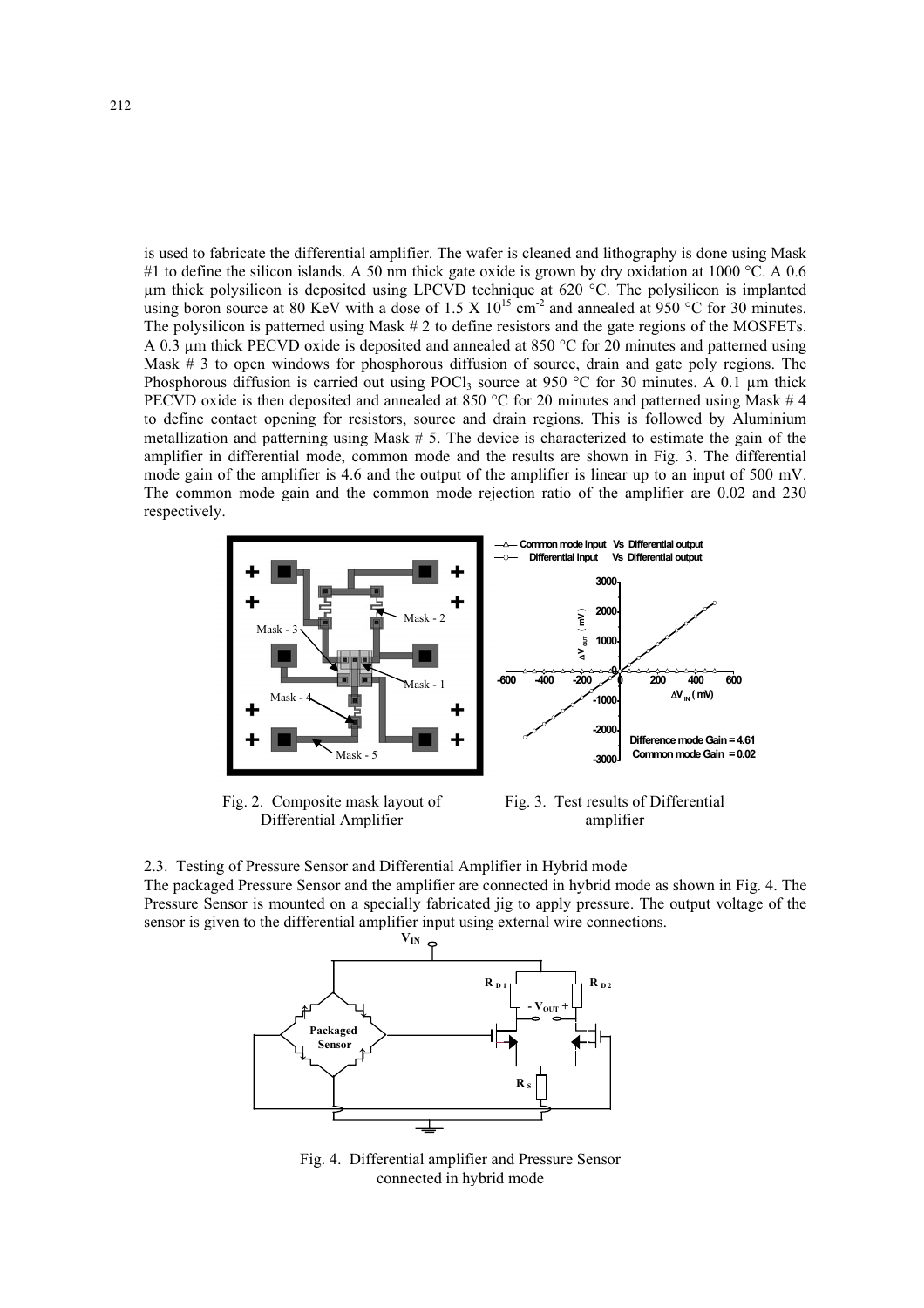A known amount of pressure is applied from a nitrogen cylinder to the pressure sensor. A 10 V supply is given to both the sensor input and the drain supply of the differential amplifier. The measured voltages at the sensor output and differential amplifier output up to 8 bar pressure are shown in Fig. 5. The offset voltage at the differential amplifier output is adjusted to zero by connecting an external resistor across one of the drain resistors. Sensitivity of 180 mV/Bar/10V, with the amplifier gain of 4.5 has been achieved with this pressure sensor device connected with the differential amplifier in hybrid mode.



Fig. 5. Test result of Pressure Sensor Connected with Differential Amplifier in Hybrid mode

**3. Design and fabrication of Monolithic Integrated Pressure Sensor and Differential Amplifier**  By considering the process flow in the hybrid mode an optimized process flow is found and used to fabricate the Integrated Pressure Sensor device. The necessary masks have been designed using L-Edit software. A SOI wafer having a SOI film thickness of 11  $\mu$ m with 1-10  $\Omega$ -cm resistivity, buried oxide thickness of 0.5μm and p-substrate thickness of 285 μm has been used to fabricate the device. The wafer is cleaned and a thermal oxide of 0.8 μm is grown by wet oxidation. The oxide on the SOI film is protected and the oxide on the backside of the wafer is patterned and Si is etched from the oxide patterned portion using KOH till the oxide underneath the SOI film is reached. The oxides from both the sides are removed by blanket BHF etching followed by cleaning using RCA1 and RCA2 solutions. A 0.6 μm thick field oxide is grown by wet oxidation followed by patterning to define the active area for fabrication of the MOSFETs. A 50 nm thick gate oxide is then grown by dry oxidation. This is followed by a 0.6 μm thick polysilicon deposition using LPCVD technique at 620 ºC. The polysilicon is implanted with boron source at 80 keV with a dose of 1.5 X  $10^{15}$  cm<sup>-2</sup> and annealed at 950 °C for 30 minutes. The polysilicon is patterned to define the resistors for sensor and the amplifier as well as the gate poly for the MOSFETs. A 0.3 μm thick PECVD oxide is then deposited and annealed at 850 ºC for 20 minutes and patterned to allow phosphorous diffusion in the source, drain and gate poly regions of the MOSFET. The Phosphorous diffusion is carried out using POCl<sub>3</sub> source at 950 °C for 30 minutes. A 0.1 μm thick PECVD oxide is then deposited and annealed at 850 ºC for 20 minutes and patterned to define contact opening for resistors, source and drain regions. This is followed by Aluminium metallization and patterning. The final cross-sectional view of the Integrated Pressure Sensor is shown in Fig. 6.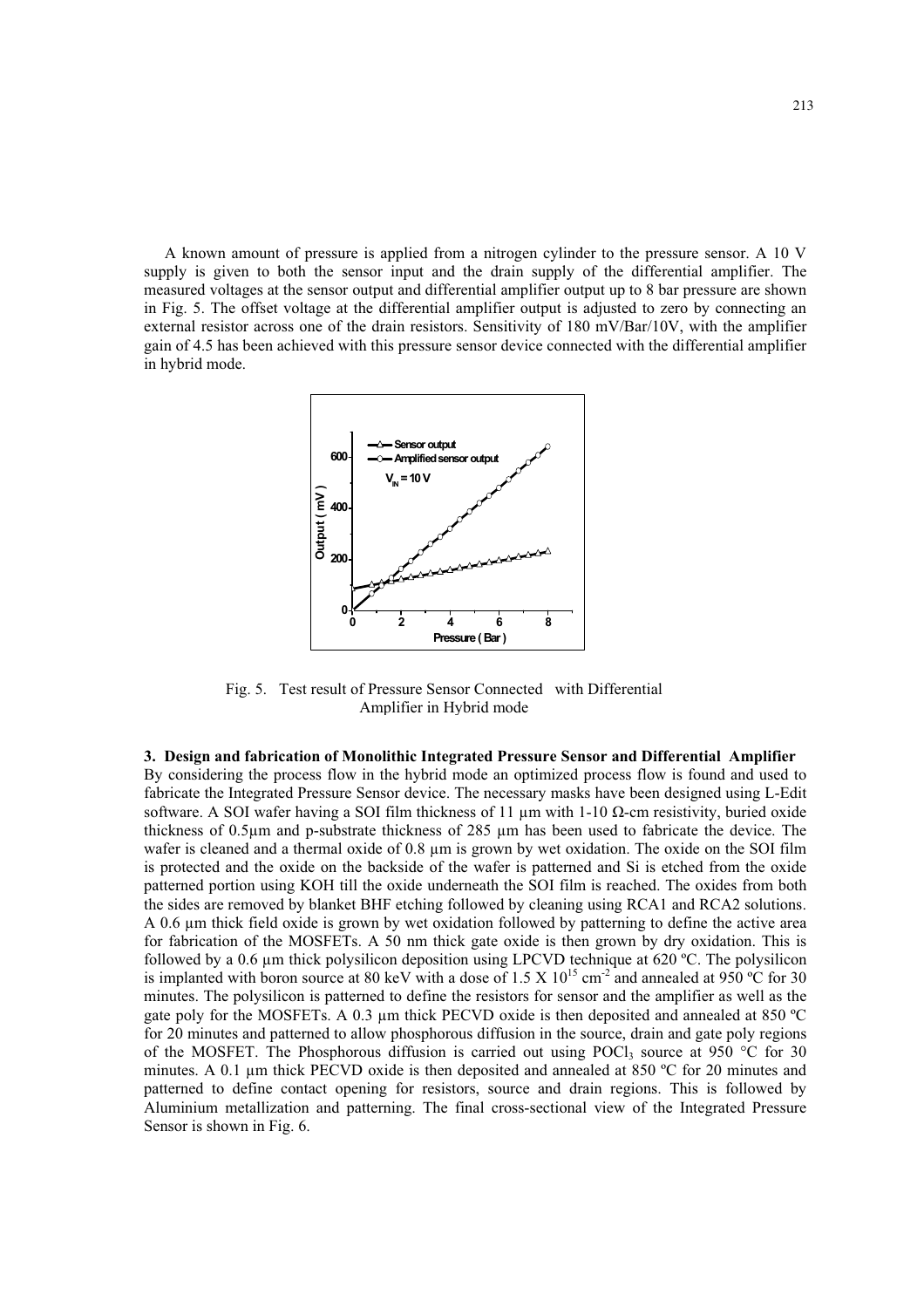

Fig. 6. Schematic Cross-sectional view of MOSFET Integrated Pressure Sensor.

#### **4. Results and Discussions**

The fabricated devices are diced and packaged in TO39 header. The packaged device is mounted in a jig and a known amount of pressure is applied from a nitrogen cylinder. An input of 10 V is given to both the sensor and the drain supply of the differential amplifier. The measured voltages at the sensor output and differential amplifier output up to 7 bar pressure are shown in Fig. 7. The offset voltage at the differential amplifier output is adjusted to zero by connecting an external resistor across one of the drain resistors. Sensitivity of 270 mV/Bar/10V, with the on chip amplifier gain of 4.5 has been achieved with this process. Reproducible results have been achieved with the process developed in our laboratory. A SOI wafer with thin SOI film instead of 11 μm may be used to get a fully depleted MOSFET for the amplifier part, which will give the full advantage of SOI structure.



Fig. 7. Pressure Vs Output Voltage of the packaged Integrated Pressure Sensor